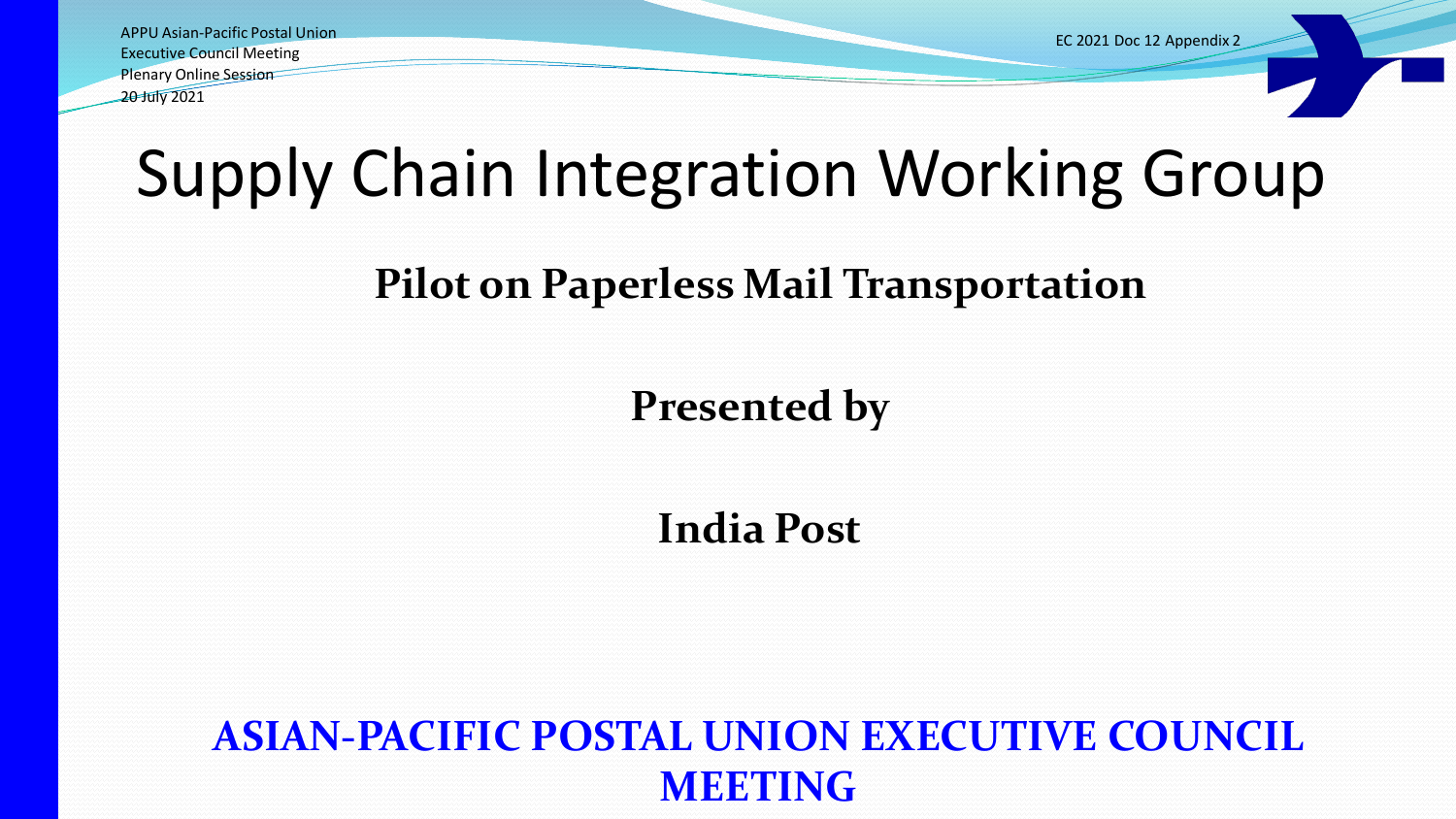## Present mail transmission process with Airlines

#### Operator (Origin of Mail)

Prepares CN 38, Print it is multiple copies and hand it over to Air Carrier at the Airport

Air Carrier

Receives the bags along with CN 38 copies, loads the bags and transports to destination

Operator (destination country)

Air Carrier hands over the bags with CN 38 to the operator of destination country at the designated Airport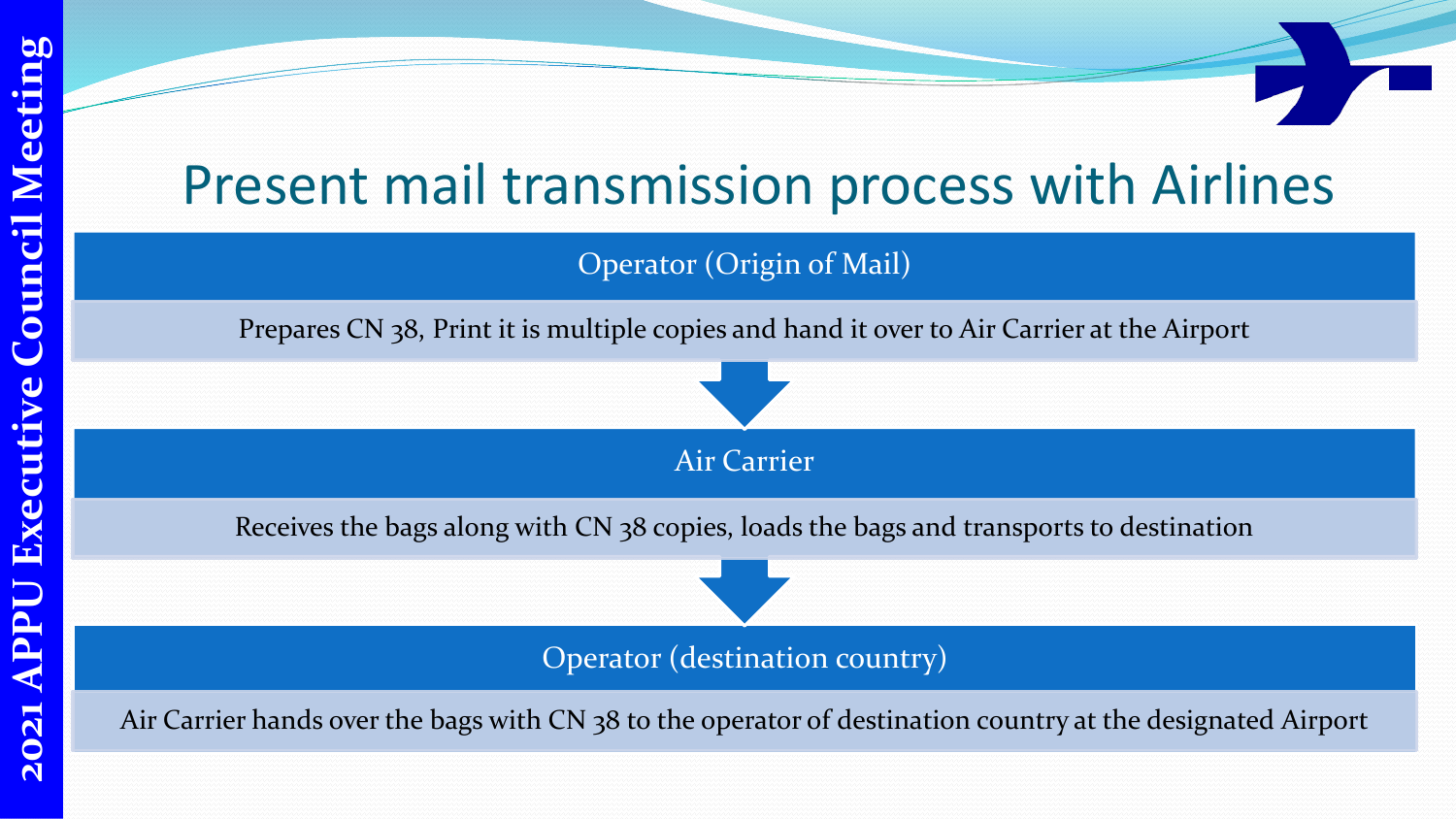### Issues with Present system

- Today paper CN-38 have outlived their utility because its now being not maintained or exchanged at all points properly.
- Countries have started relying on proper CARDIT and RESDIT messages in place of CN-38
- It is difficult and time consuming to manually match counts of physical receptacles with that of CN-38 data.
- So much volume of Paper is used and printed leading to Environmental concerns
- With already available technology solutions, its time to do away with consumption of so much of paper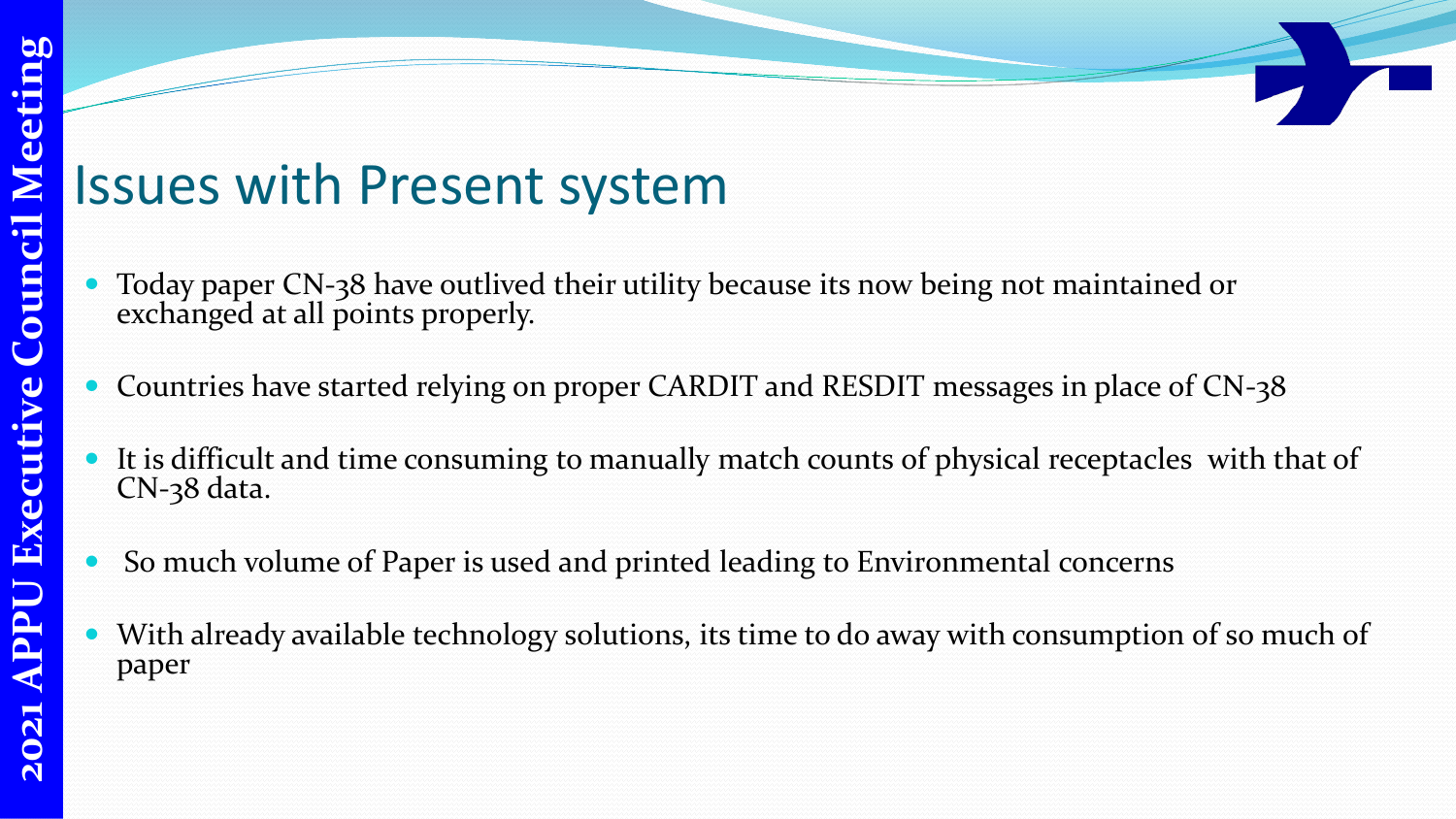## Pilot Paperless Transport

- India Post was contacted by a Committee of Transport Group for participation in this pilot of paperless CN 38 Pilot.
- After looking at requirement and checklist, India Post was ready to go ahead with the pilot, since all pre-requisites like EDI (RESDES/ RESCON) etc was already being done.
- Pilot period: 12–29 January 2021
- From Denmark/Sweden to India Post (BOM)
- Air carrier: Qatar Airways
- Tri-party agreement was agreed between all stakeholders.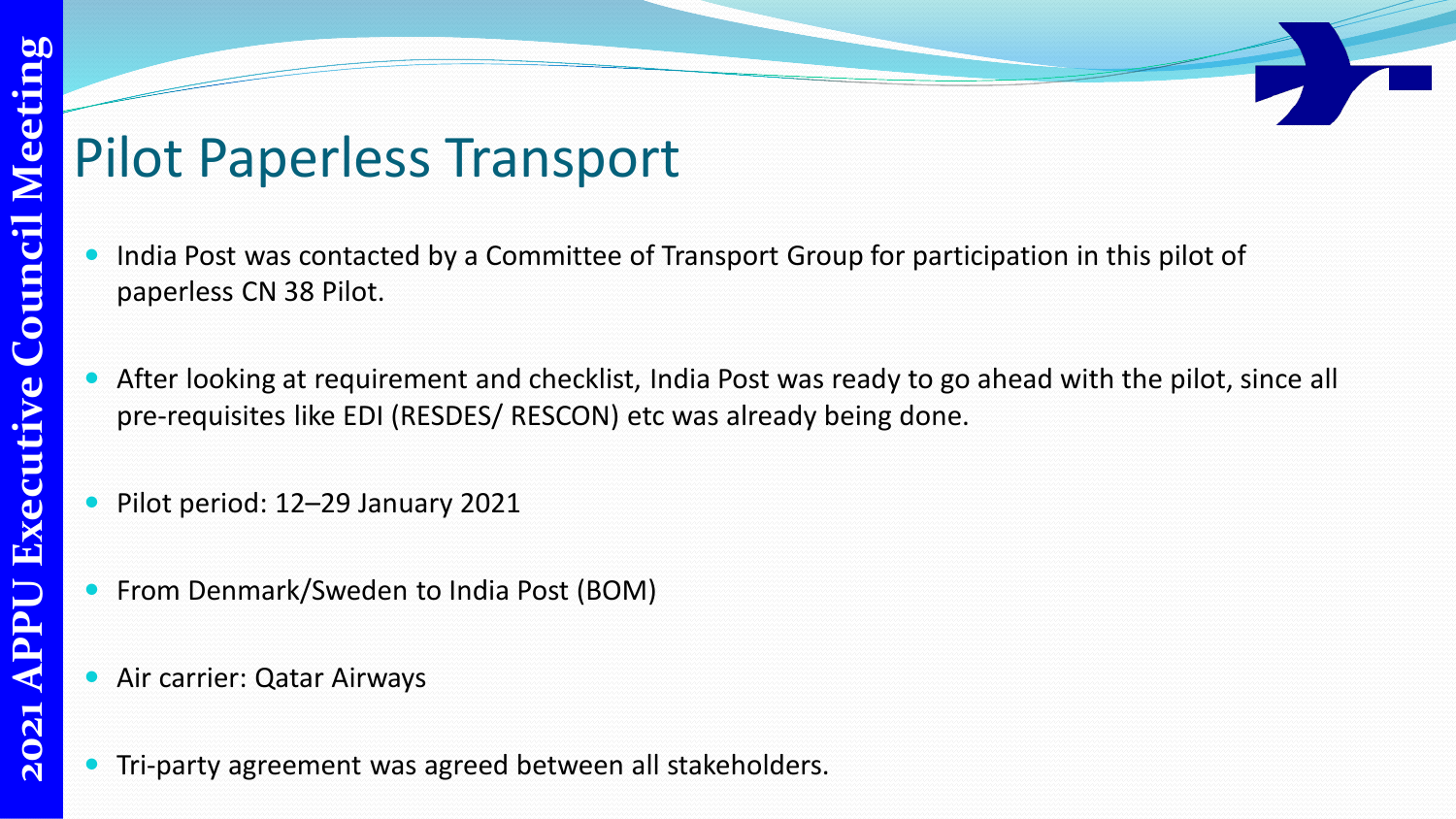## Lessons learned

The following lessons have been learnt from the pilot:

- Airline is to have EDI capabilities and an IT system capable of producing/printing CN documents along with the mail manifest at origin and at transit, as well as at destination is needed.
	- All RESDIT messages should be exchanged with DOs . More RESDIT messages, the higher the visibility.
- It is more effective, if Carrier as well as Postal Operators have infrastructure at origin as well as destination airports for scanning.
- Local coordination/good collaboration between the ground handling agent, Post and Customs is important
- There should be weekly feedback meetings during the trial period.
- New KPIs to be developed to provide a better monitoring picture for same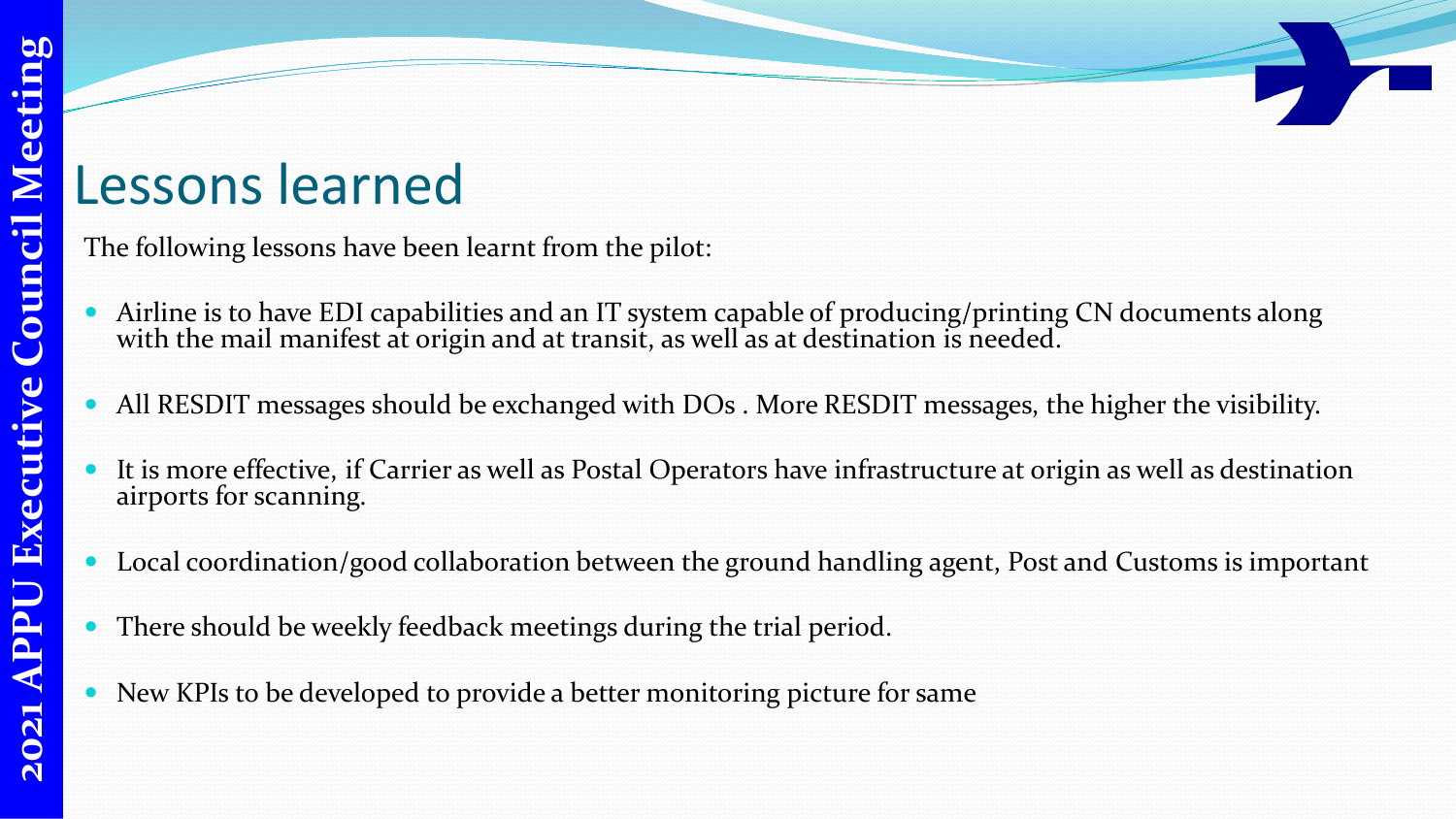## Concerns & Solutions

- Billing and settlement of accounts done with the CN 38
	- IATA working on billing tool for postal channel: Postal Accounts Settlement Systems (PASS)
	- IPC developed another tool for billing PARIS
	- India Post is studying both this available solution for ease of billing with Airlines

#### No Scanning point of Qatar Airways in India

- Better to have scanning infrastructure at airports by both air career and Operators involved .
- Helps in reduction of any loss of bags and in case of any loss, it will be helpful in faster claim settlement.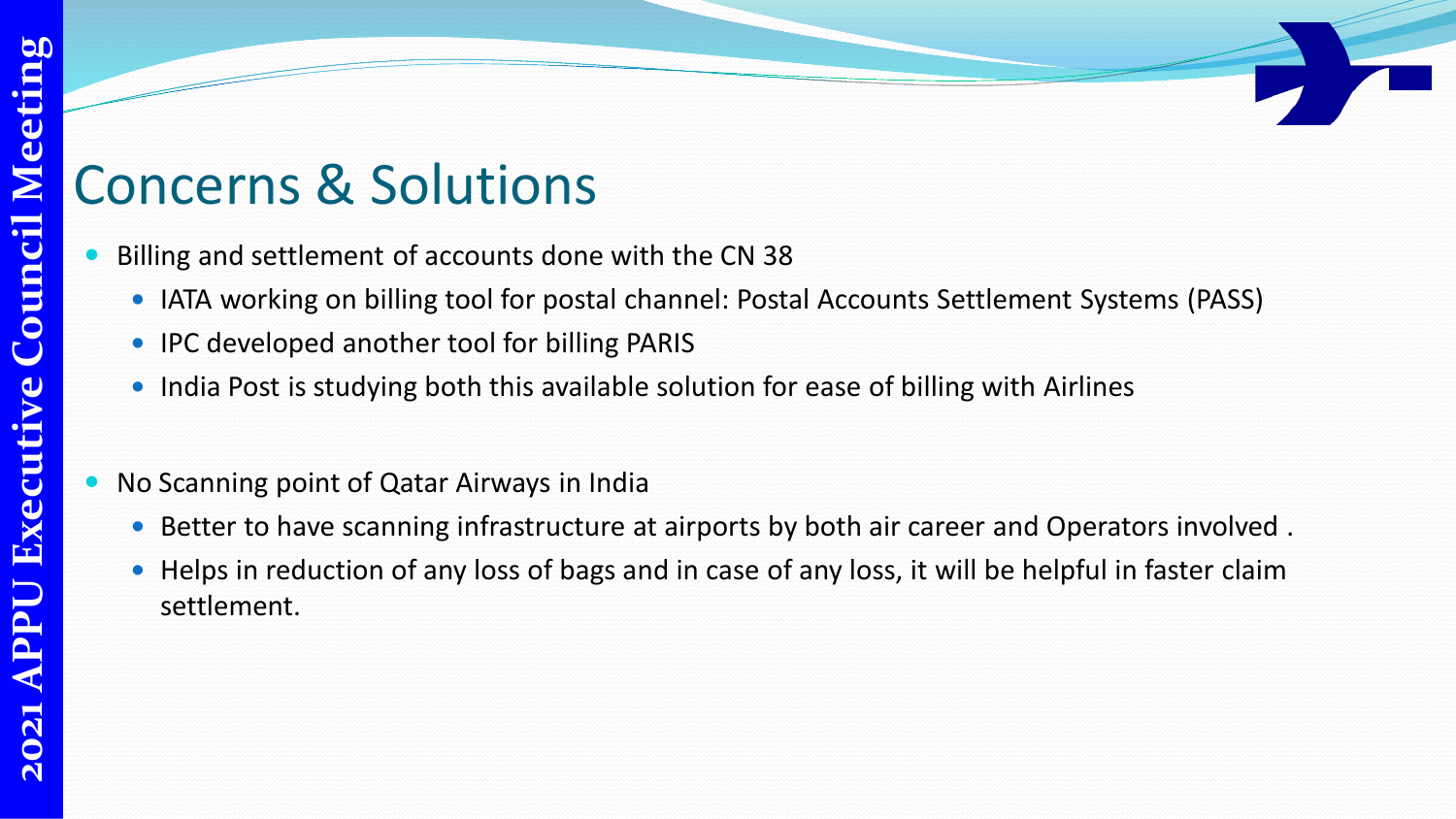## eeting **2021 APPU Executive Council Meeting** N Council Executi PP 021  $\overline{N}$

## Actions & Decisions

- Outbound Pilot
	- India Post have shown readiness and willingness for outbound pilot of the same with Post Nord (Denmark/ Sweden)
	- This time carrier airline partner will be Lufthansa Airlines
	- Weekly monitoring of the same will be done
	- All stakeholders are having scanning infrastructure at airports, so this pilot will be more easier

#### Post Pilot Action

- After Inbound Pilot from Post Nord, all parties agreed to keep this route paperless and this route is still continuing as a paperless route without any issue till now.
- Similarly, after successful outbound pilot, more such routes may be added as well as piloted routes can be kept paperless.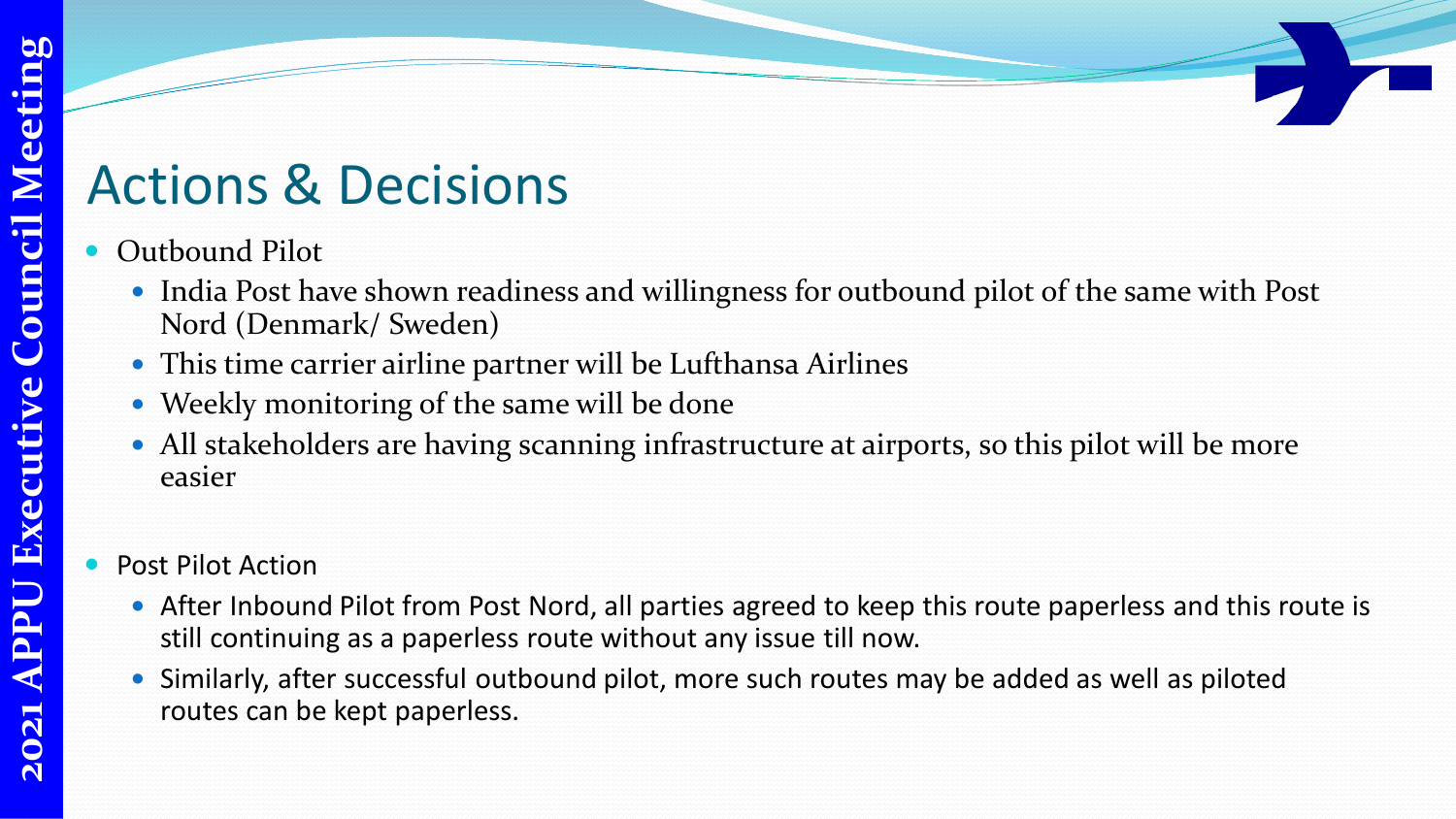## **For any further details, India Post may be contacted at: [ddgir@indiapost.gov.in](mailto:ddgir@indiapost.gov.in) [adgim2@indiapost.gov.in](mailto:adgim2@indiapost.gov.in)**